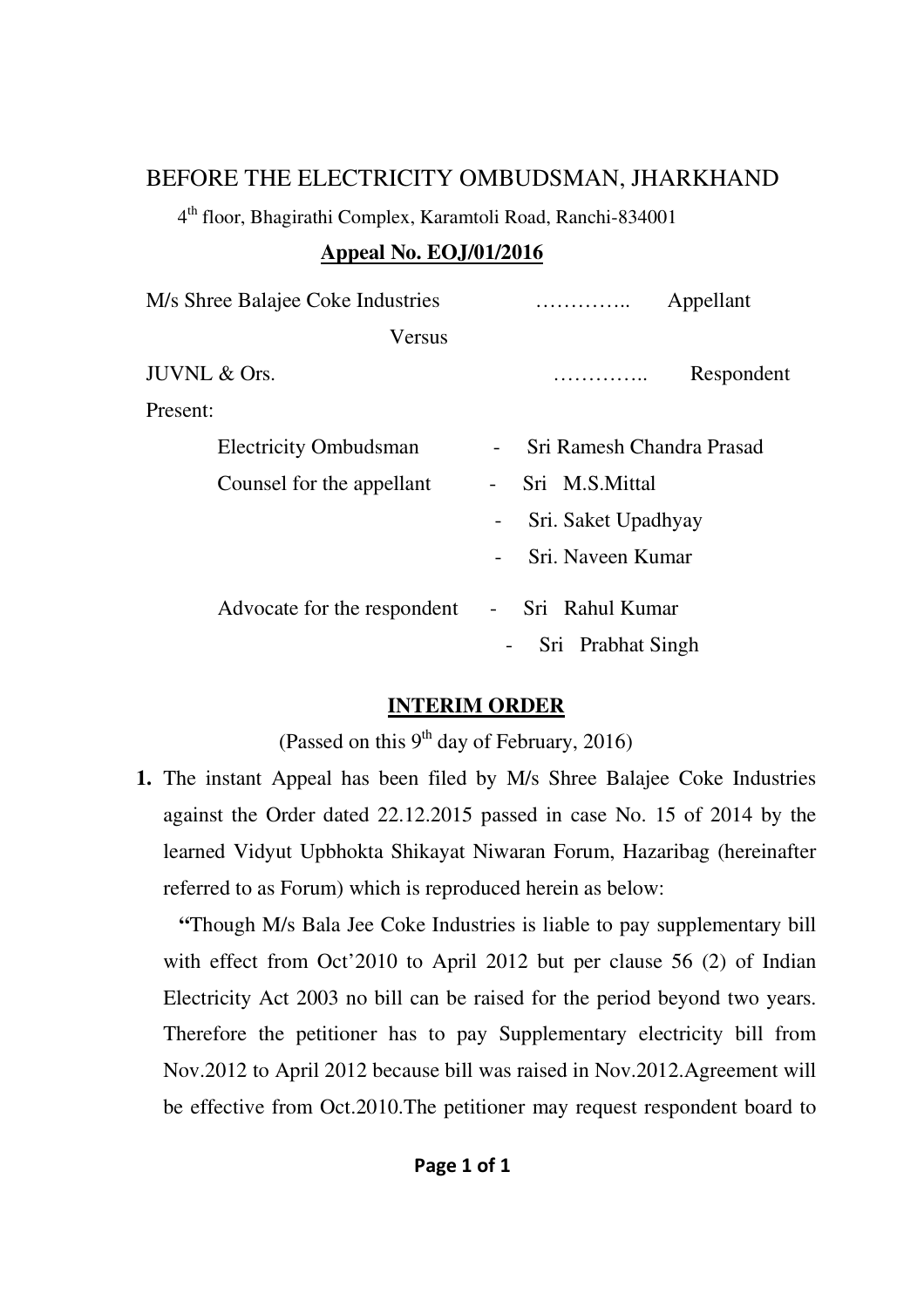convert the electricity connection from H.T.S. to LTIS again as per rules under tariff and supply code. Interim order dt.14.08.15 is also quashed with above noted observations. This complaints case is disposed off."

- **2.** As per laid down procedure, the licensee or any consumer aggrieved by an order made by the Forum may prefer an appeal against such order to the Electricity Ombudsman within a period of thirty days from the date of the receipt of the order. The Electricity Ombudsman shall entertain no appeal by any consumer, who is required to pay any amount in terms of an order of the Forum, unless the appellant has deposited in the prescribed manner, at least fifty percent of that amount as per provisions of Clause 14 of (Guidelines for establishment of Forum for Redressal of Grievances of the Consumers and Electricity Ombudsman) Regulation, 2011.
- **3.** The Appellant has prayed through Interlocutory Application for grant of exemption in respect of depositing fifty percent of the supplementary bill raised by the Respondents.
- **4.** The learned Advocate relied upon judgement of various courts particularly W.P (C) No.3637/2009 (M/s Shah High Tech Auto Alcast Company (P) Ltd. V/s JSEB and Anr) and submitted to allow exemption by way of not depositing fifty percent of the impugned bill and, further clarified that the pattern of energy consumption is not the issue of dispute but the way conversion of LT supply to HT supply has been made is not justified because for a high tension supply the requirements are, Air Break Switch, Transformer, Low tension Oil Circuit Breaker , High Tension Meter but the same were not provided by the Respondents to the Appellant's factory.
- **5.** He prayed to allow deposit of current bill for the month of December,2015 within two weeks with a direction to the Respondents not to disconnect power supply during the said period.